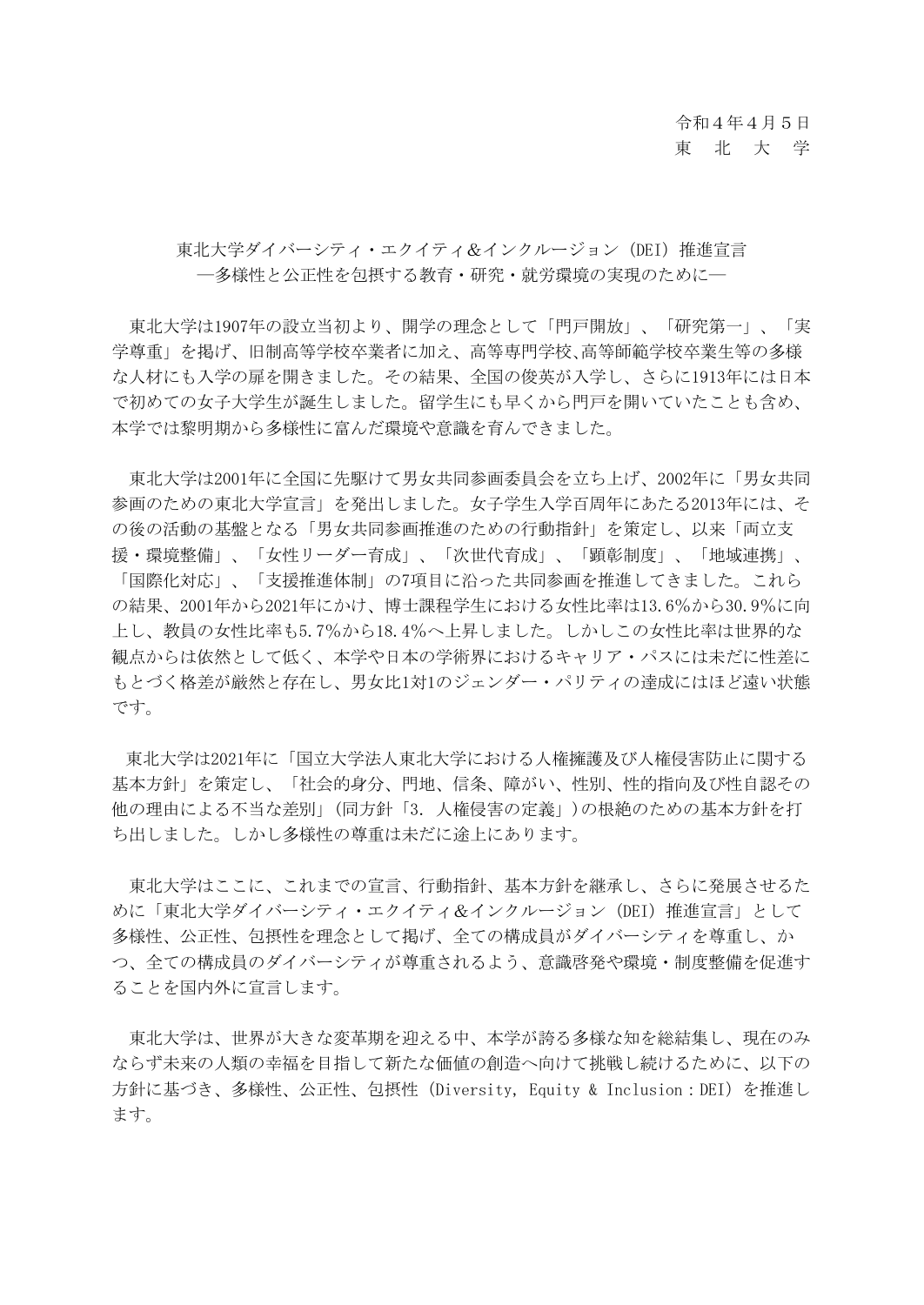1.東北大学は、ジェンダー・ギャップの解消のために、各分野における女性教職員や女子 学生の比率を把握し、現状と女性活躍推進度の可視化に努めます。それを基に、女性教職員 の積極的な採用や上位職への登用、若手の育成などを全学的に行い、ジェンダー・パリティ を追求します。

2. 東北大学は、様々な多様性を実現するために、全ての学生・教職員が、尊厳を認め、個 性を尊重し、相互を理解して、学修・教育・研究・業務に専念できるようにします。そのた めに、性別、ジェンダー、性自認・性的指向、年齢、障がい、民族、国籍、宗教、信条など に関わる無意識のバイアスを払拭する啓発活動を実施し、意識改革を行います。

3.東北大学は、学内の調査・分析に基づき、全ての学生・教職員が各人の能力を最大限発 揮できる公正性が保障された環境を提供し、多様な属性・個性を持つ構成員の誰もが歓迎、 支援、評価される包摂性に富む組織を実現します。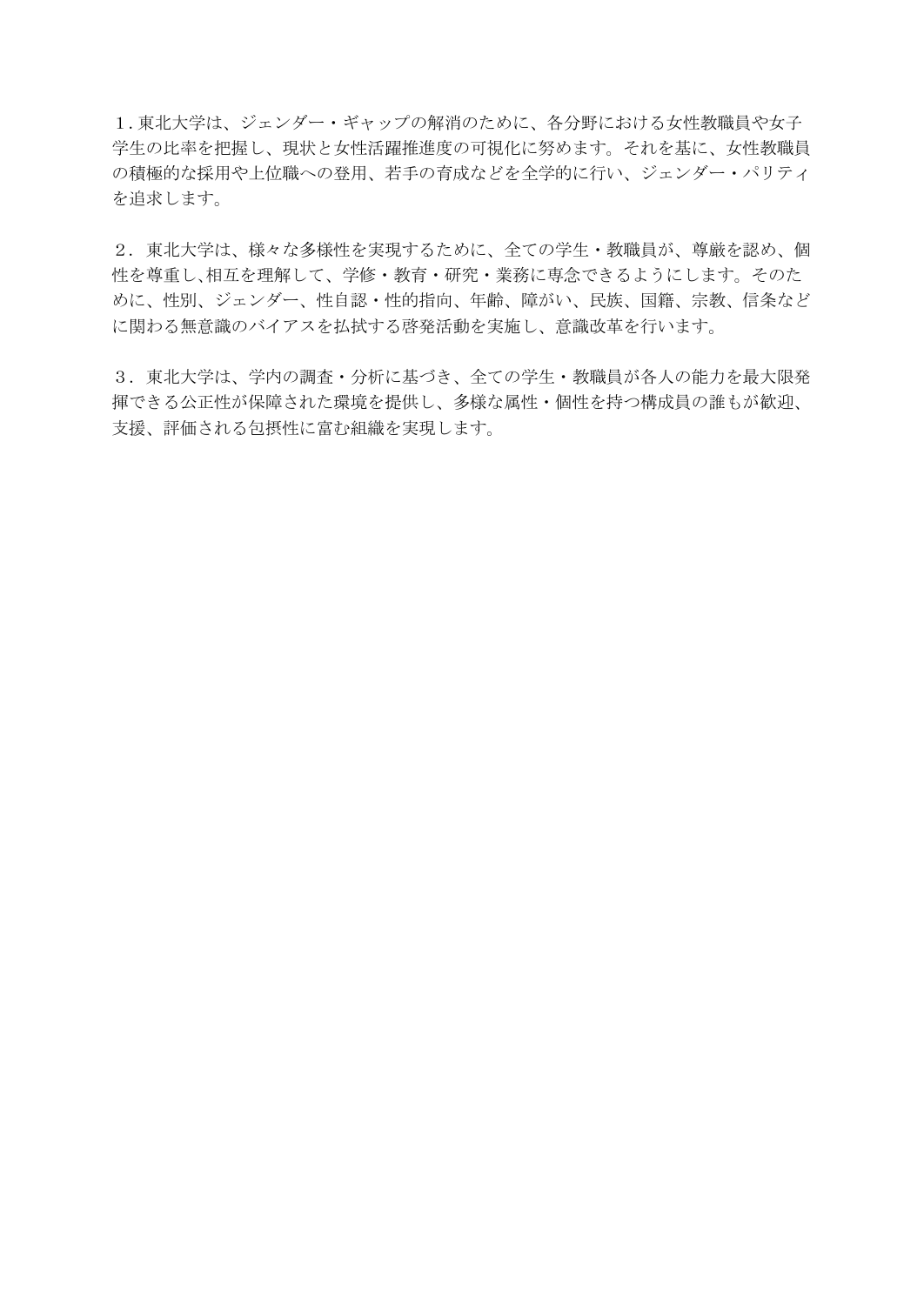## **Tohoku University Declaration of Diversity, Equity and Inclusion (DEI)**

- Working towards diversity and equity in education, research and an inclusive work environment

Tohoku University has upheld the principles of "Open Doors," "Research First" and "Practice Oriented Research and Education" since its establishment in 1907. Departing from the norms of the other imperial universities at the time, Tohoku University accepted graduates from technical schools, and in 1913, became Japan's first university to accept female students. It was also one of the first universities in Japan to welcome international students.

Tohoku University led the nation with the establishment of a Committee for Gender Equality in 2001, and issued the "Tohoku University Declaration of Gender Equality" the following year. In 2013, to commemorate the 100th anniversary of the admission of its first female students, the university published the "Tohoku University Gender Equality Policy," which has served as the basis for subsequent activities.

Since then, the university has identified the following seven priorities to help achieve gender equality. They are: providing work-life balance support and improving environment conditions; nurturing female leaders; nurturing the female students; honoring the achievements of women; facilitating local collaboration; promoting internationalization; and creating a support organization.

As a result of these efforts, from 2001 to 2021, the percentage of female doctoral students increased from 13.6% to 30.9%, and the percentage of female faculty members rose from 5.7% to 18.4%.

However, the ratio of female students and faculty members remains low compared to that of other universities in many parts of the world. There is a strict gender disparity in career paths not only at Tohoku University but in all of academia in Japan. We are, therefore, far from achieving gender parity of 1:1.

In 2021, the "Basic Policy on the Protection of Human Rights and the Prevention of Human Rights Violations at National University Corporation Tohoku University' was formulated. Its goal is to eradicate "any acts of discrimination based on social status, lineage, race, creed, disability, gender, sexual orientation or gender identity; or any unjust discrimination based on any other reasoning, or any other act that is in violation of basic human rights" (the Basic